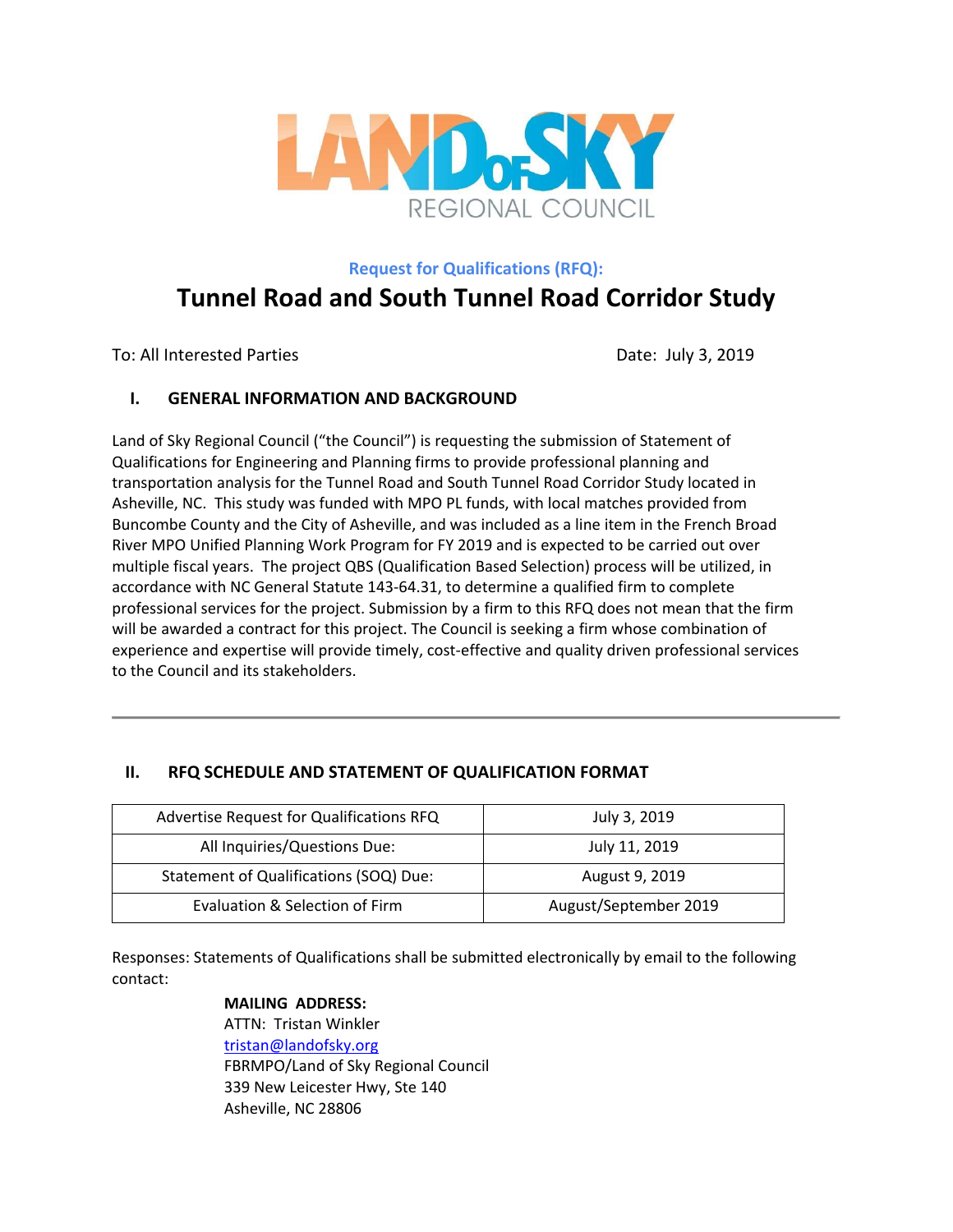Questions related to this RFQ should be directed to Erica Anderson, [erica@landofsky.org](mailto:erica@landofsky.org) or by phone 828-251-7442 no later than July 26, 2019.

## **Format:**

Interested firms with relevant experience and qualifications should submit an electronic copy of their Statement of Qualifications (SOQ) via email or by submitting the proposal on a flash drive or through a sharepoint folder link (if over 20 Mb).

Any addendums to this RFQ will be posted within 48 hours of submittal deadline and will be posted at: <http://www.landofsky.org/rfp.html>

It is the responsibility of all firms submitting qualifications to check this website for any addendums prior to submission. No questions will be answered within 7 days of submittal.

Each Firm is solely responsible for the timely delivery of its proposal.

## **III. PROJECT DESCRIPTION**

#### **Overview**

It is the intent of the Land of Sky Regional Council to contract with an engineering and/or planning firm for professional services. The services required will be for the analysis, planning, public engagement, and project administration of the Tunnel Road and South Tunnel Road Corridor Study.

Any firm wishing to be considered must be properly registered and licensed within the state of North Carolina and have good ethical and professional standing. Pre-qualification with North Carolina Department of Transportation will be required prior to the final contract and budget approval.

## **Purpose**

The purpose of the study is to analyze multimodal transportation mobility and changing land use context on US 70 Tunnel Road and US 74 Alt South Tunnel Road from the eastern end of the Beaucatcher Tunnel to the intersection of South Tunnel Road and Swannanoa River Road. This study will consider a range of solutions and recommendations for improvements to accommodate all transportation modes including automobiles, bicycles, pedestrians, and transit, as well as land use and other local policy changes to enhance future redevelopment.

## **Study Location**

The City of Asheville is a vibrant municipality in Western North Carolina with a population of 91,920 (2017 Population Estimate); Asheville is part of Asheville MSA (which includes Buncombe, Haywood Henderson and Madison Counties), with a population estimate of 441,724. The Tunnel Road and South Tunnel Road corridor from just east of the Beaucatcher Tunnel to the South Tunnel Road intersection with Swannanoa River Road is a 1.8 mile corridor, generally in a five-lane configuration, which starts just east of downtown and serves a large number of commercial establishments, hotels, restaurants and the Asheville Mall. Two interchanges with I-240 are present along this stretch of Tunnel Road and South Tunnel Road. The map below illustrates the corridor location and termini.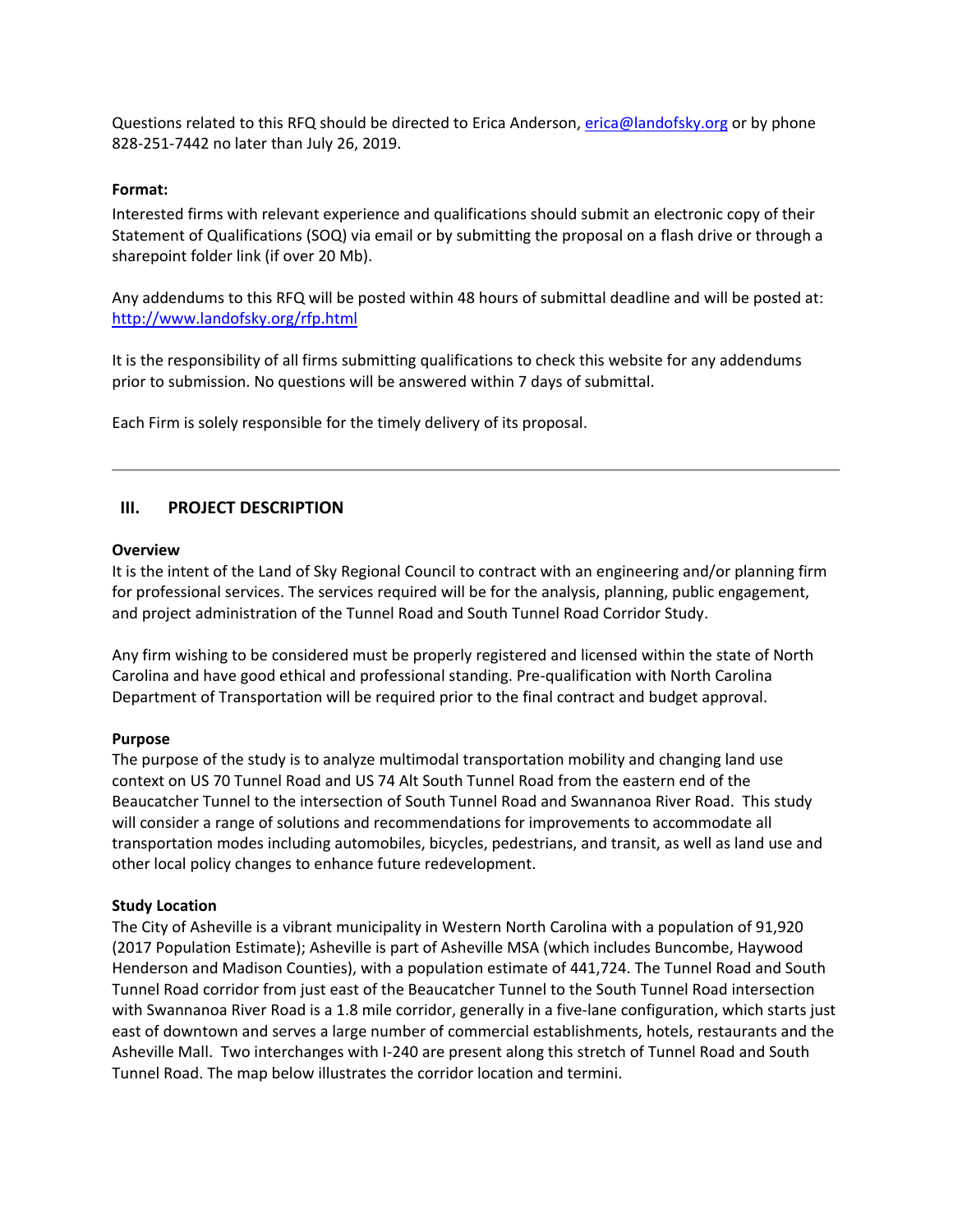

I-240 parallels this corridor to the east; no easy parallel connection to the west exists unless taking Biltmore Avenue into downtown which requires an approximately 1.5-mile detour west on Swannanoa River Road.

The French Broad River MPO has previously submitted an access management project on a portion of US 70 (Tunnel Road) for STI/SPOT Prioritization (to compete for funding in the STIP.) While this project scores relatively well, there have been some concerns that there is not sufficient community buy-in at this stage to implement access management for this corridor until further planning and visioning takes place. A variety of transportation improvements other than access management may be warranted. Additional local policy changes may be appropriate. This corridor study is expected to generate multiple opportunities for public and stakeholder outreach, create a vision for the future of the corridor, and as part of the vision identify the infrastructure and policy changes that might be needed.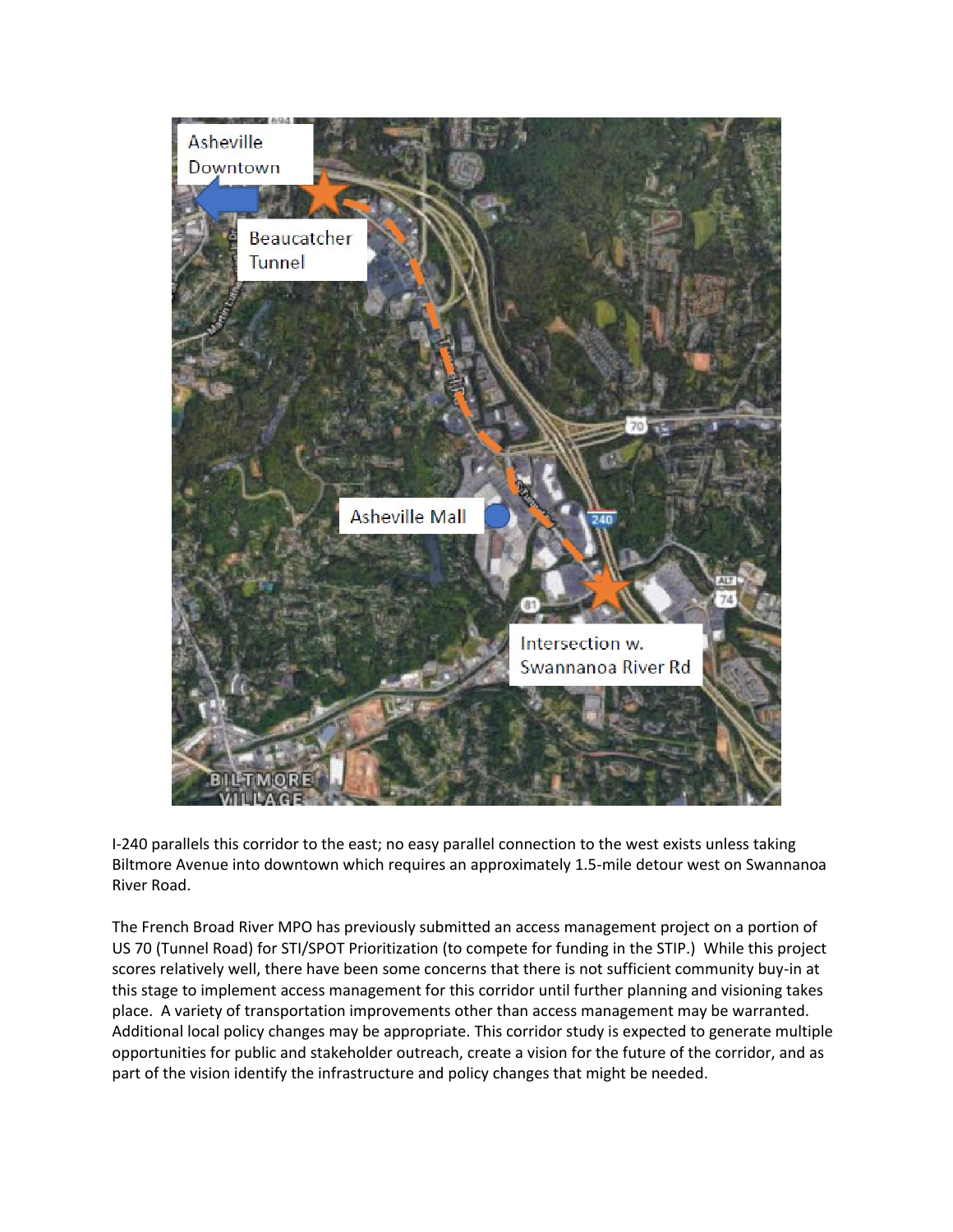The land use context along the corridor is very important in how it interacts with the built environment, and is likely to change over time. Multiple large parcels along this corridor are likely to redevelop in the next ten years, and the corridor could potentially attract more dense, walkable, mixed use development due to its proximity to downtown and the presence of ART fixed route transit service. The French Broad River MPO, the City of Asheville, and Buncombe County are interested in analyzing the land use context and potential for redevelopment to develop clear policy recommendations for local governments to enact.

This corridor is served by transit but access to transit is not always safe or easy and reflects a need to improve infrastructure for all modes. The pedestrian environment lacks safety and comfort features. Lack of access management along the corridor contributes to safety issues because the many curb cuts create significant numbers of sidewalk breaks that add conflicts for all users. Swannanoa River greenway is planned and has been partially funded through the Asheville Bond referendum, which travels along Swannanoa River Road located at the southern terminus of the Corridor Study.

In addition to a prioritized list of transportation improvement recommendations, the study is expected to generate:

- 1) A future vision for this corridor;
- 2) Identification of activity/development nodes which are likely to become more dense and pedestrian-friendly in the future; and
- 3) Recommendations for local policy changes and other non-infrastructure improvements such as any civic engagement or marketing initiatives which could help move Tunnel Road and South Tunnel Road towards becoming a more vibrant, commercially viable corridor with a mix of uses that support a residential population as well as serving visitors throughout the day.

The following documents should serve as a guide and provide additional background information for this study:

- NCDOT US 70 Tunnel Road Express Feasibility Study
- NCDOT Tunnel Road Safety Audit: <https://www.ashevillenc.gov/civicax/filebank/blobdload.aspx?blobid=26569>
- City of Asheville Comprehensive Plan[: http://online.flippingbook.com/view/106269/](http://online.flippingbook.com/view/106269/)
- Asheville in Motion Plan: <https://www.ashevillenc.gov/civicax/filebank/blobdload.aspx?BlobID=22784>
- City of Asheville Comprehensive Bicycle Plan
- City of Asheville Pedestrian Thoroughfare Plan <https://www.ashevillenc.gov/departments/transport/bicycle.htm#2005pedplan>
- Swannanoa River Greenway Phase 1 and Phase 2—study currently underway, more info at <https://www.ashevillenc.gov/departments/transport/greenways.htm>
- ART Transit Master Plan <https://www.ashevillenc.gov/civica/filebank/blobdload.asp?BlobID=31151>
- French Broad River MPO Congestion Management Process (November 2018) [http://fbrmpo.org/wp-content/uploads/2018/10/DraftCMP\\_2018-1.pdf](http://fbrmpo.org/wp-content/uploads/2018/10/DraftCMP_2018-1.pdf)
- NCDOT Complete Streets Policy
- [NCDOT Vision Zero Resolution](https://connect.ncdot.gov/groups/echs/Documents/2015/Vision%20Zero%20Resolution.pdf)
- Blue Ridge Bicycle Pla[n http://www.landofsky.org/brbp.html](http://www.landofsky.org/brbp.html)
- [Bike Share Feasibility Study,](https://www.ashevillenc.gov/civicax/filebank/blobdload.aspx?blobid=31991) particularly the last page (map of recommendations)
- Any updates to those plans that might take place during the study period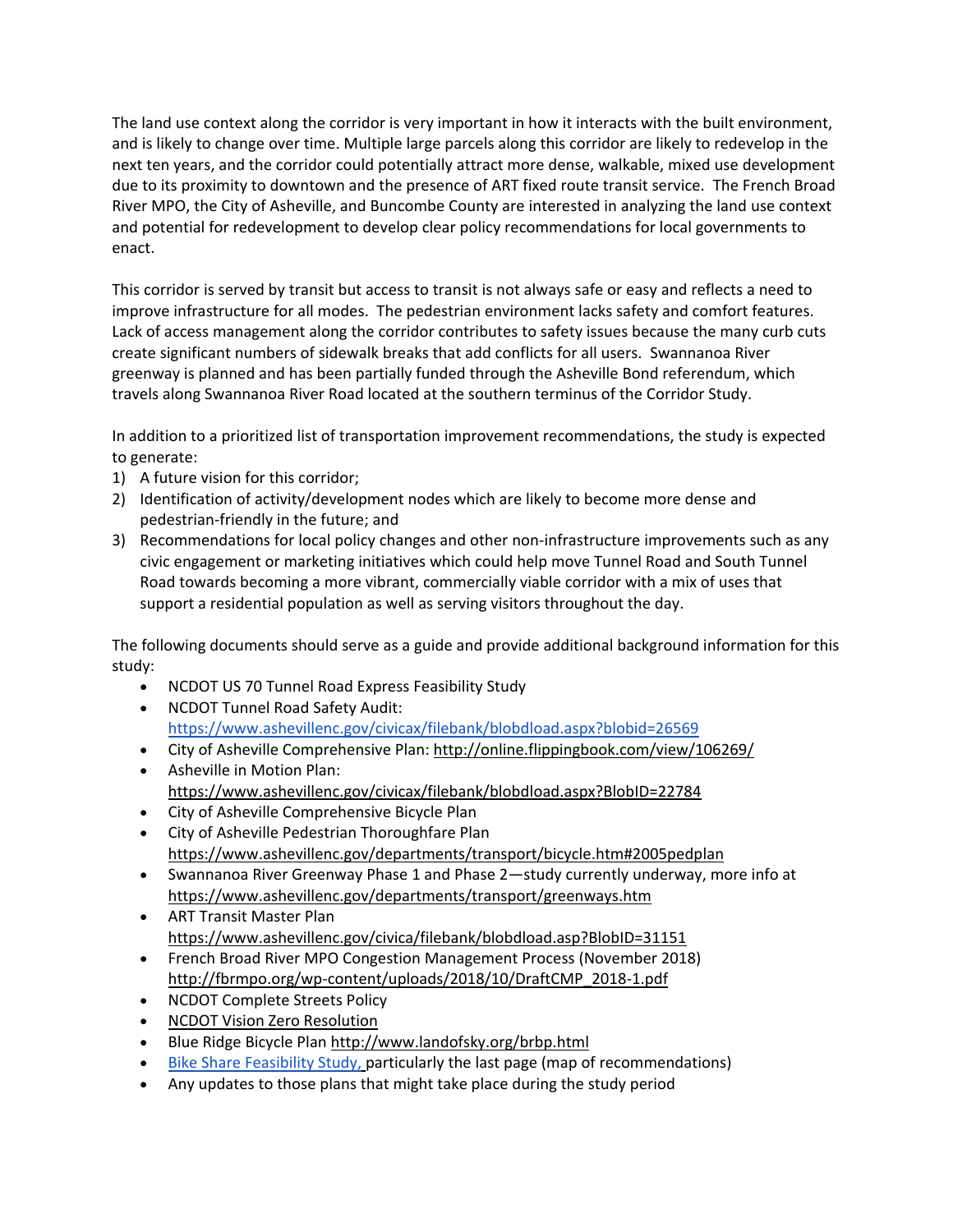#### **Expected Outcome**

This study will consider a range of possible transportation improvements to Tunnel Road and South Tunnel Road to potentially include, but is not limited to, access management, consideration for parallel connector roads (frontage/backage roads), improvements to roadways nearby that may impact the corridor, road diet, adding improved bicycle and pedestrian accommodations, transit prioritization, intersection improvements including realignment and turn lane configuration changes, ITS and signal retiming and coordination, in order to better serve all modes of transportation. In addition, the corridor study will explore redevelopment potential and possible location of future mixed use/urban activity nodes along the corridor and will include local policy change recommendations in addition to transportation infrastructure recommendations. The proposed solutions should be consistent with City of Asheville and NCDOT plans and policies.

## **IV. PRELIMINARY SCOPE OF WORK**

## **Project Scope & Tasks**

This corridor study is expected to include the following elements:

- 1) Project management, including interfacing with the French Broad River MPO staff and the Study Steering Committee, presentations to FBRMPO Board and committees, quarterly reports and draft documents
- 2) Public Participation to engage the public and local stakeholders in a conversation about the future of the corridor and improvements needed
	- a) At least three public input meetings or workshops at different stages in the process
	- b) Focus groups or small group discussions are encouraged
	- c) A design Charrette may be included as one of the public participation workshop options, but not required
- 3) Real Estate and Demographic Analysis (including Demographic Characteristics, Real Estate Market Trends, Future Real Estate Demand, transportation improvements needed to support emerging redevelopment trends and city goals)
- 4) Land Use and Urban Design Analysis including review of previous studies, identification of activity nodes/centers where redevelopment at higher densities is likely to occur
- 5) Transportation analysis:
	- a) Data collection on current conditions and deficiencies to include but not limited to the following categories:
		- Average Daily Traffic
		- Intersection Turning Movement Counts
		- Peak Hour Analysis
		- Bicycle and Pedestrian Counts
		- Traffic Forecasts
		- Transit System Data (existing and future)
		- Crash History for All Modes
		- Land Use Data
		- Operational Characteristics
		- Review of Previous Studies
		- Existing conditions including location of driveways and utilities.
	- b) Transportation data analysis, to include but not limited to the following: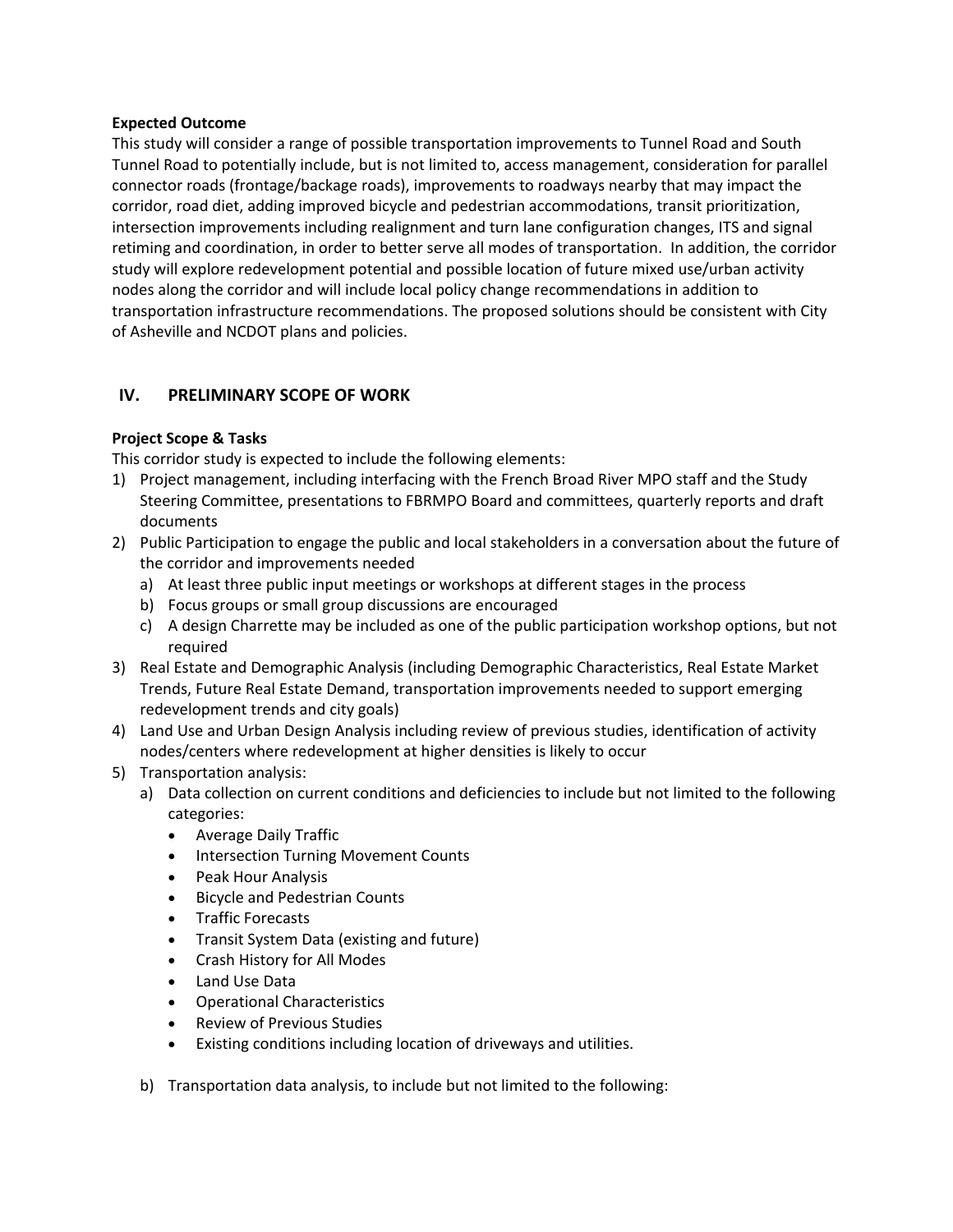- Detailed traffic analysis and traffic simulation as might be needed for specific segments or intersections
- Crash Analysis
- Multimodal Level of Service (MMLOS) analysis of proposed recommendations
- Traffic Operations Analysis, including:
	- o Asheville Mall access and operations
	- o Access to and from I-240 interchanges along the corridor
	- o Transit Operations
- 6) Implementation plan
	- a) Short-term and long-term transportation/infrastructure recommendations, to potentially include but not limited to the following elements:
		- Road Diet or Lane Diet
		- Operational Changes
		- Turning Lanes
		- Intersection realignments
		- Widening improvements in strategic locations if warranted
		- Access Management Including medians, driveway consolidation, frontage/backage roads, new roadways to be created as part of large parcel redevelopment
		- ITS/signal timing improvements
		- Protected or buffered bicycle lanes (one-way or two-way)
		- Standard bicycle lanes
		- Climbing Lanes and sharrows
		- Sidewalk Improvements
		- Transit stop improvements and transit signal priority
	- b) Typical cross-sections and functional designs for proposed improvements, with consideration for the location of driveways, overhead utilities, stormwater facilities, physical constraints and other factors in a manner sufficient to deliver preliminary designs and cost estimates for the proposed improvements.
	- c) For transportation and infrastructure solutions, provide segmentation/phasing recommendations and preliminary cost estimates by segment/project phase to help inform future applications for funding through the STI/SPOT Prioritization process and for other grant funding sources.
	- d) Local policy changes recommendations including land use/zoning
	- e) Marketing, housing, other local initiative recommendations

# **V. STAKEHOLDER AND PUBLIC INVOLVEMENT EXPECTATIONS**

In addition to interaction with the study Steering Committee, the consultant is expected to lead an engagement process with community stakeholders, with a primary emphasis on businesses and residents that would be directly impacted by changes to the transportation corridor. In addition, the consultant team is expected to coordinate public input schedule with the City of Asheville Planning Department to allow the City staff to undertake related small area planning in parallel with the corridor study. Some of the primary stakeholders include:

- FBRMPO
- City of Asheville (Transportation Department and Planning and Urban Design Department)
- Buncombe County (Planning Department and Parks and Recreation Department)
- NCDOT Division 13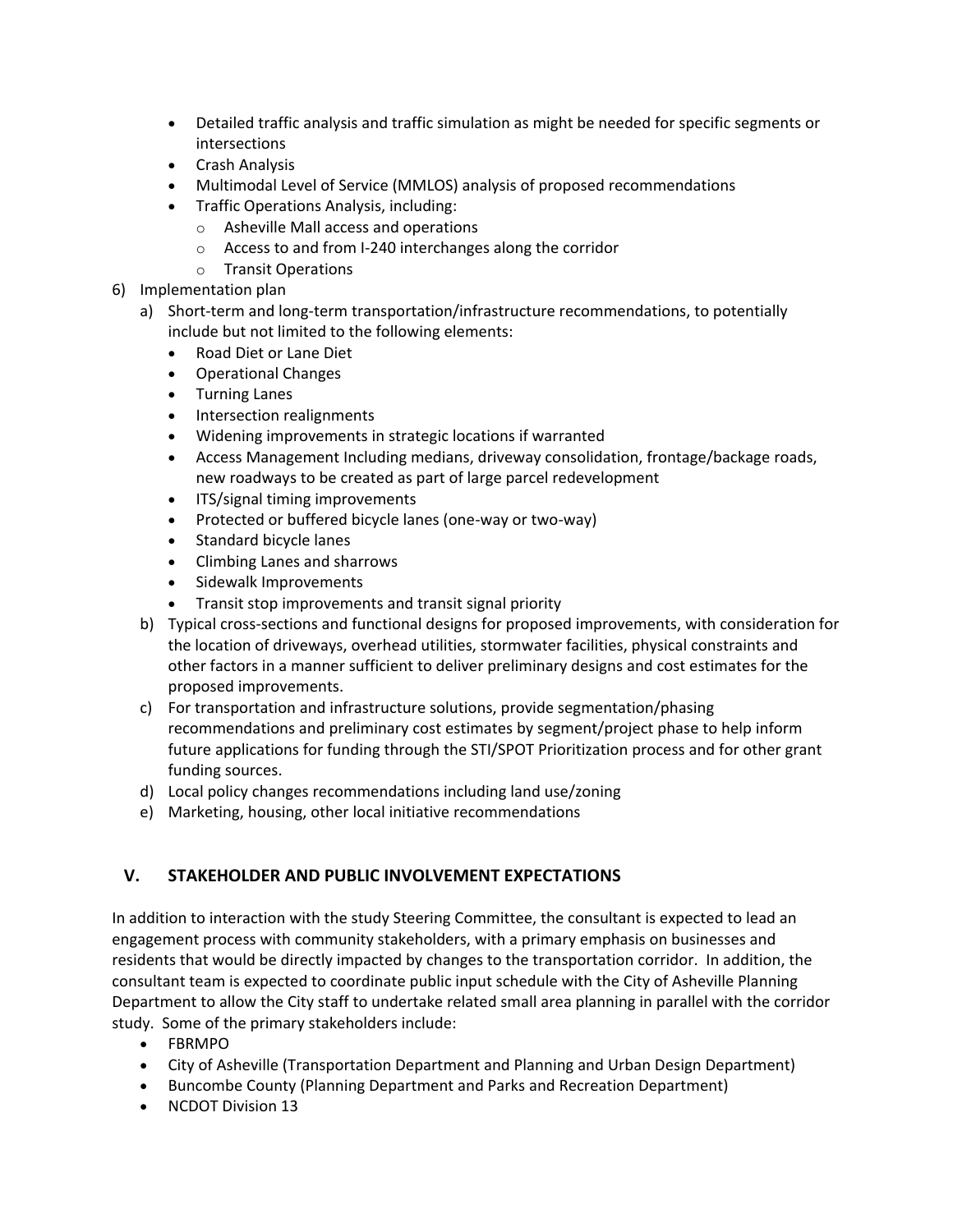- NCDOT Transportation Planning Branch
- Buncombe County Emergency Management
- ART (City Transit System)
- Adjacent Neighborhoods
- Asheville Multimodal Transportation Committee
- Asheville on Bikes

In addition to outreach and meetings with stakeholder groups and meeting with the Steering Committee, it is anticipated that the study will include two to three general public meetings, as well as four presentations to public officials groups such as the FBRMPO Board and TCC. A presentation for one City of Asheville committee or Council meeting and one Buncombe County Board of Commissioners or Planning Board meeting will be expected. The consultant will serve as the lead in these sessions.

## **VI. DELIVERABLES**

The primary deliverable for this study will be a report with maps, data, and recommendations for proposed improvements and policy changes, including functional designs and cost estimates by segment/phase for recommended transportation improvements. Secondary deliverables may include presentation materials, traffic simulation, maps, and graphics.

Specific deliverables of the report and presentations may include, but are not limited to the following:

- Data Analysis
- Project Alternatives
- Cost Estimates for Project Alternatives
- Typical Cross-Sections
- Functional Plans
- Feasibility Analysis
- Supportive Land Use Recommendations
- Policy Recommendations Chapter

It should be reiterated that the analysis and recommendations should align with community goals, plans, and policies and the report should refer to relevant documents and use these as a framework for discussions in the report, in particular the city's Comprehensive Plan that identifies the vision of corridors that will transition from suburban to urban forms of development. Consultants will work with key representatives of Land of Sky Regional Council/FBRMPO staff throughout all phases of project development.

The anticipated schedule of this project is as follows:

| May 2019:            | Finalizing scope and budget in coordination with NCDOT Audit Office   |
|----------------------|-----------------------------------------------------------------------|
| Summer/Fall of 2019: | Contract signed, begin public input process, data collection/analysis |
| Fall 2019:           | Concept development and Alternatives Analysis                         |
| Winter 2019-2020:    | Preferred alternative and refinement                                  |
| <b>Spring 2020:</b>  | Final recommendations and final report                                |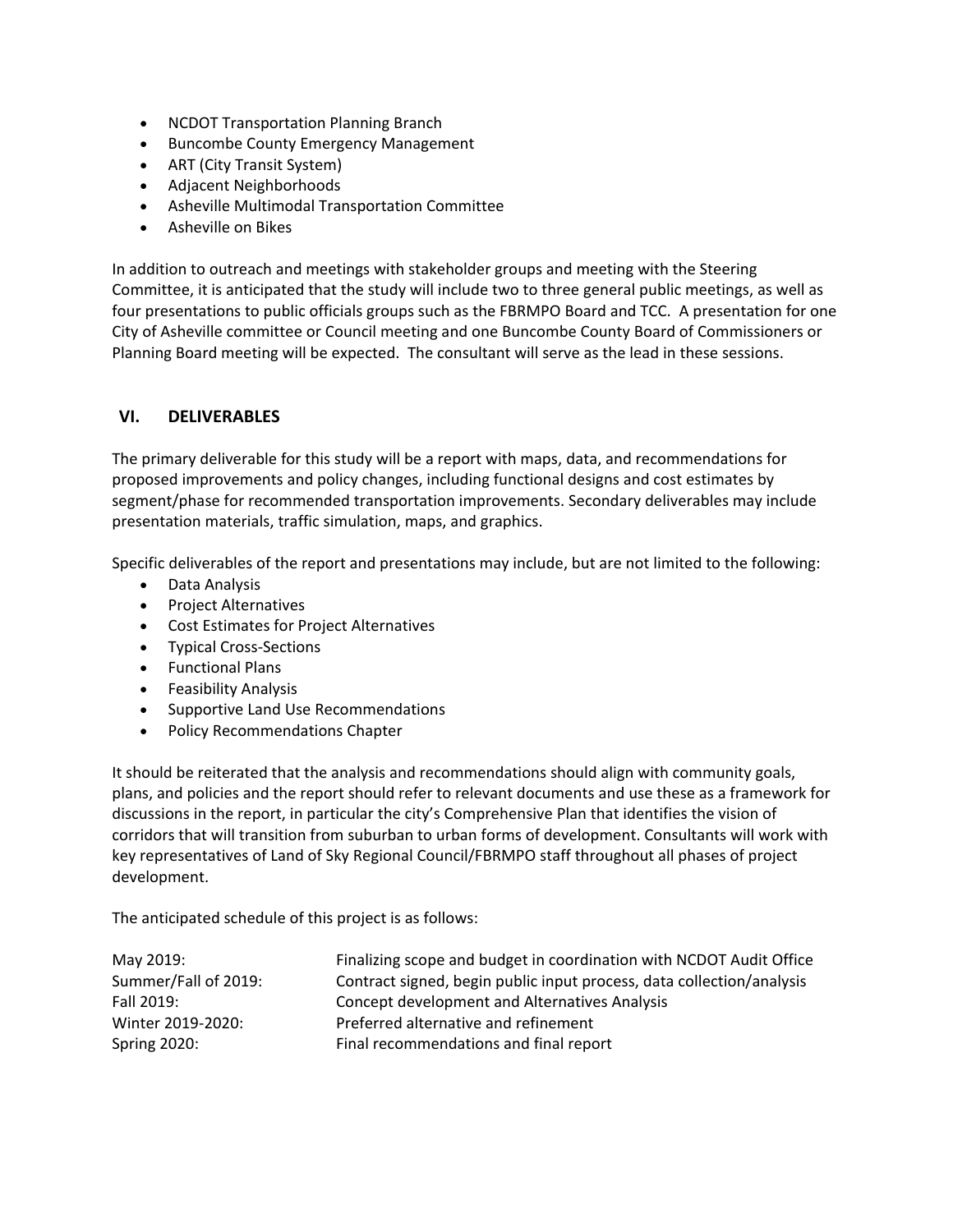# **VII. CONTENT REQUIREMENTS FOR THE STATEMENT of QUALIFICATIONS**

## **General Information:**

Provide the name of the Project Manager with email address and phone number.

#### **Prime Firm Experience and Qualifications:**

Describe the Firm's unique qualifications as they pertain to this type of work. Include a description of the firm including in‐house capabilities and any outsourcing services anticipated. Information should include firm history, names and credentials of principal officers of the firm, location of home and branch offices, honors and awards (if any) and areas of specialization (if any).

#### **Key Team Professionals:**

Provide an organizational chart of the design team listing the key members of the team that would be directly involved in the project and what role they would perform. The final composition of the team that is engaged to complete the project may vary from the proposed team depending upon what services are required for the project. Also, please note past partnership projects for teams, if any.

Provide a description of the qualifications and experience of the key individuals who will be actively involved in the work (including registration numbers of engineers, landscape architects, surveyors, etc.). Include the office location in which each key individual is located. Clearly identify each key individual's experience with similar type projects, the specific role that individual performed, and the firm they were employed by at the time of the project work.

## **Relevant Projects / References:**

List any contracts, currently in progress or performed in the past 5 years comparable to the services listed in this RFQ, as follows:

- List only projects involving current staff, indicate which team members were involved in the project and specify their role.
- List relevant projects in relevance order with the most relevant projects listed first.
- Describe in detail the services your firm provided and the outcome of the project (On-time, Onbudget, the number of change orders issued)
- Experience in submitting for development permits and approvals as required by any and all regulatory agencies including but not limited to: Asheville, North Carolina state, and Federal Agencies.
- Provide the client name for whom services were provided and the appropriate individual who may be contacted as a representative of each client (include phone number, email and address of contact).

#### **Project Approach:**

Using the Project Description and Preliminary Scope of Work contained in this RFQ as a guide, present a proposed project approach demonstrating the unique qualifications of the team, and the team's ability to achieve the desired outcome.

## **Examples of Previous Work:**

Provide examples of previous relevant concept design graphics & construction documents completed within the previous 5 years.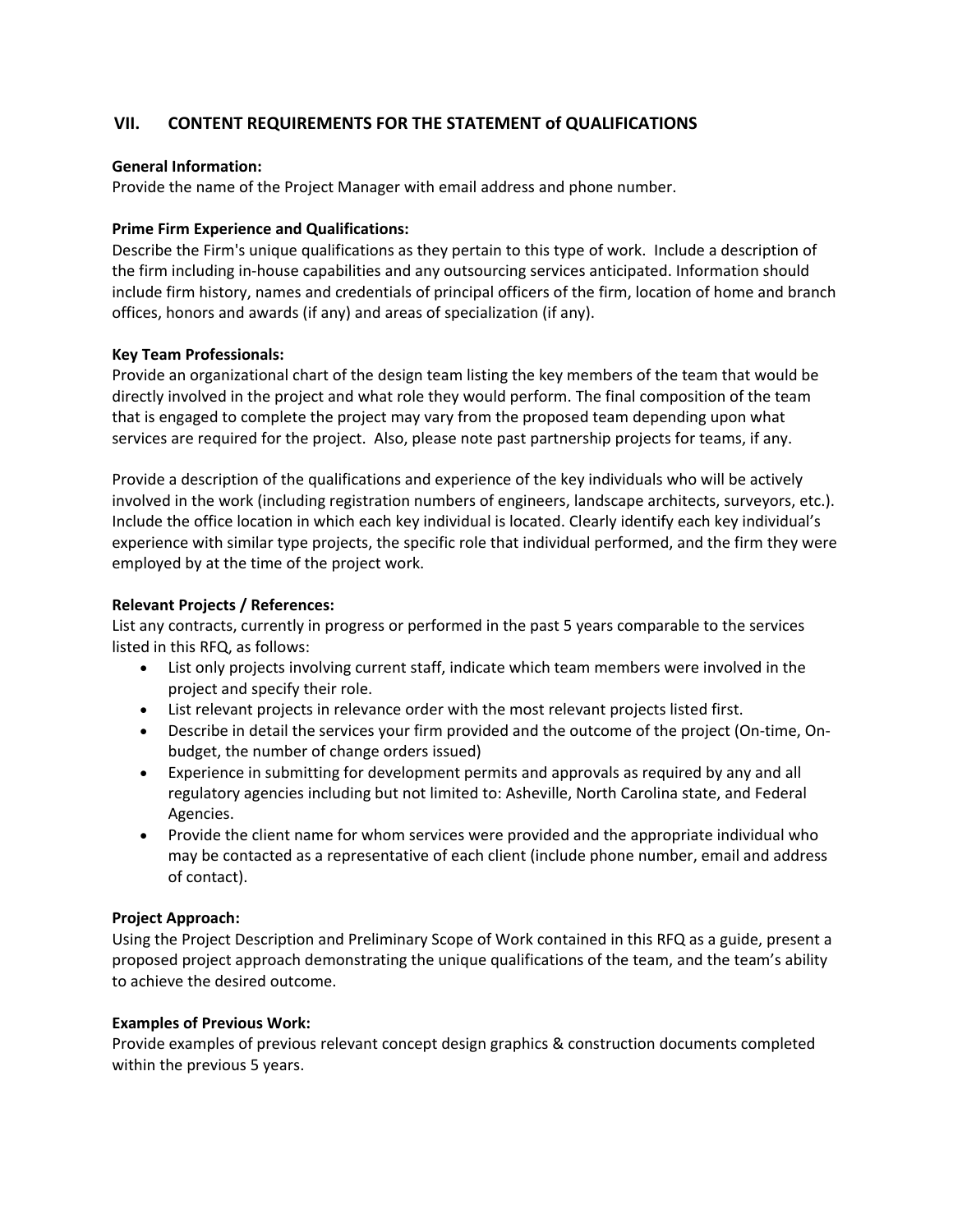## **Federal and State Requirements:**

- Contracts funded with federal grant or loan funds must be procured in a manner that conforms with all applicable Federal laws, policies, and standards, including those under the Uniform Guidance (2 C.F.R. Part 200).
- Contracting with small and minority businesses, women's business enterprises, and labor surplus area firms as noted in 2 CFR Subpart D (200.321). (a) The non-Federal entity must take all necessary affirmative steps to assure that minority businesses, women's business enterprises, and labor surplus area firms are used when possible. (b) Affirmative steps must include : () Placing qualified small and minority business and women's business enterprises on solicitation lists; (2) Assuring that small and minority businesses, and women's business enterprises are solicited whenever they are potential sources; (3) Dividing total requirements, when economically feasible, into smaller tasks or quantities to permit maximum participation by small and minority businesses, and women's business enterprises; (4) Establishing delivery schedules, where the requirement permits, which encourage participation by small and minority businesses, and women's business enterprises; (5) Using the services and assistance, as appropriate, of such organizations as the Small Business Administration and the Minority Business Development Agency of the Department of Commerce; and (6) Requiring the prime contractor if subcontracts are to be let, to take the affirmative steps listed in paragraphs (1) through (5) of this section.
- Debarment and Suspension (Executive Orders 12549 and 12689)-A contract award must not be made to parties listed on the government-wide exclusions in the System for Award Management (SAM), in accordance with the OMB guidelines at 2CFR 180 that implement Executive Orders 12549 (3CFR part 1986 Compl, p. 189) and 12689 (3 CRF part 1989 Compl, p. 235), "Debarment and Suspension." SAM Exclusions contains the names of parties debarred, suspended, or otherwise excluded by agencies, as well as parties declared ineligible under statutory or regulatory authority other than Executive "Order 12549.
- Byrd Anti-Lobbying Amendment (31 U.S.C. 1352)-Contractors that apply or bid for an award exceeding \$100,000 must file the required certification. Each tier certifies to the tier above that it will not and has not used Federal appropriated funds to pay any person or organization for influencing or attempting to influence an officer or employee of any agency, a member of Congress, officer or employee of Congress, or an employee of a member of Congress in connection with obtaining any Federal contract, grant or any other award covered by 31 U.S.C. 1352. Each tier must also disclose any lobbying with non-Federal funds that takes place in connection with obtaining any Federal award. Such disclosures are forwarded from tier to tier up to the Non-Federal awards.
- Record Retention Requirements for Contracts Paid for with Federal Funds-2 CFR §200.333. When federal funds are expended by LOSRC for any contract resulting from this procurement process, the vendor certifies that it will comply with the record retention requirements detailed in 2 CFR §200.333. The vendor further certifies that vendor will retain all records as required by 2 CFR§200.333 for a period of three years after grantees or sub grantees submit final expenditure reports or quarterly or annual financial reports, as applicable, and all other pending matters are closed.
- Any Firm under consideration must be properly registered with the Secretary of State of North Carolina, and possess appropriate professional licenses and certifications. The contract will be subject to North Carolina law.
- The selected firm must have the financial ability to undertake the work and assume the liability along with an adequate accounting system to identify costs chargeable to the project.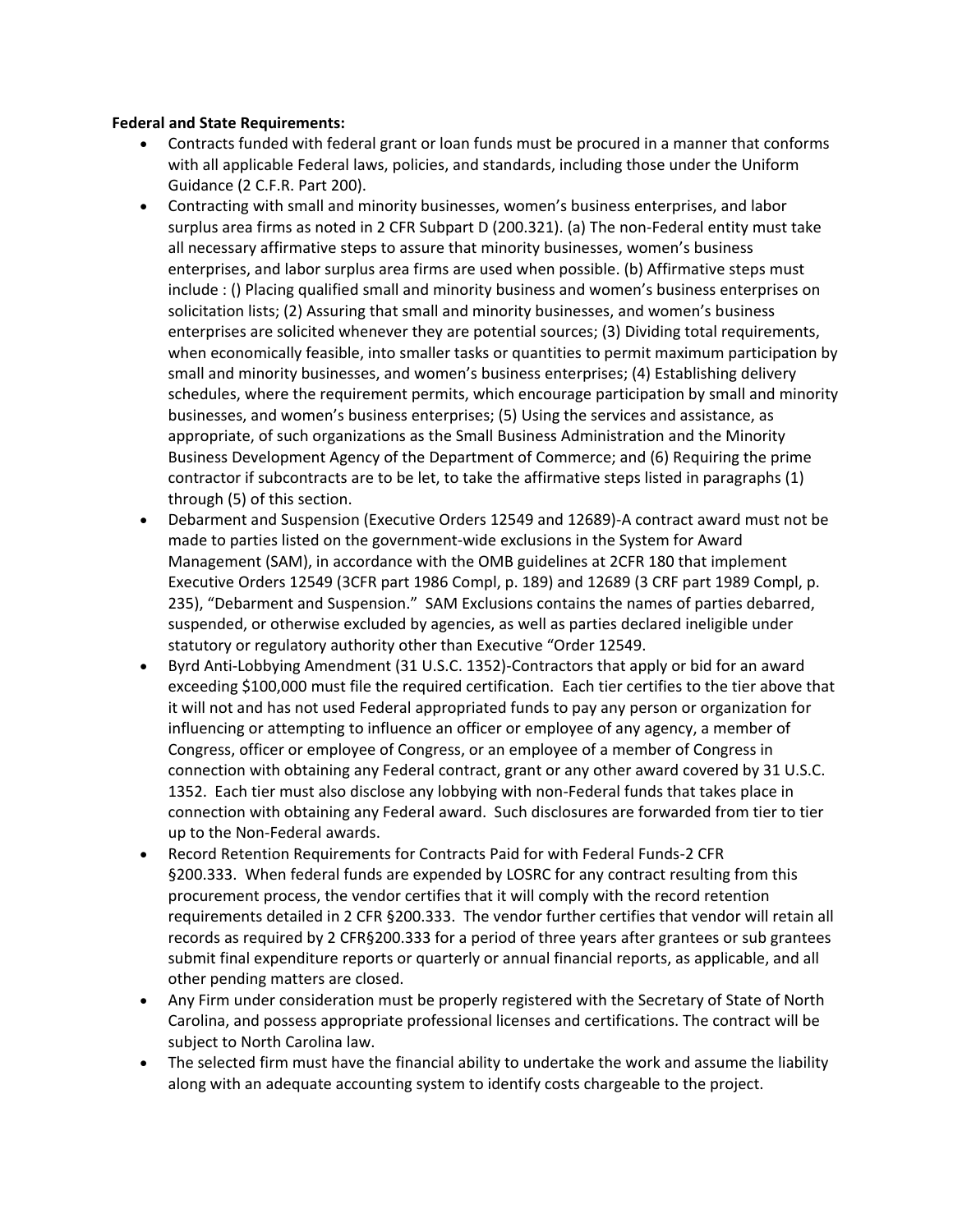- The specific individuals and sub-consultants listed in the proposal and assigned to key positions shall not be removed or replaced without the prior written approval of the Council.
- Insurance: The Successful Firm (Contractor) agrees to keep and maintain for the duration of this Agreement including but not limited to commercial general liability, professional liability, auto liability, workers' compensation, employer's liability, with at least the minimum limits shown below. Contractor shall provide evidence of insurance coverage consistent with this requirement prior to contract award. The Contractor shall furnish the Council with certificates of insurance for each type of insurance described herein, with the Council listed as Certificate Holder and as an additional insured on the Contractor's general liability policy. In the event of bodily injury, property damage, or financial loss caused by the Contractor's negligent acts or omissions in connection with Contractor's services performed under this Agreement, the Contractor's Liability insurance shall be primary with respect to any other insurance which may be available to the Council, regardless of how the "Other Insurance" provisions may read. No work shall be performed until the Contractor has furnished to the Council the above referenced certificates of insurance and associated endorsements, in a form suitable to the Council.
	- o Commercial General Liability:
		- \$1,000,000 per occurrence Professional Liability
		- \$1,000,000 per claim‐made
	- o Auto Liability:
		- **51,000,000 combined single limit**
	- o Workers' Compensation
		- **Statutory**
	- o Employer's Liability:
		- $\bullet$  \$100,000
- Indemnification: The Successful Firm (Contractor) shall indemnify, defend and hold harmless the Council and its subsidiaries, divisions, officers, directors and employees from all liability, loss, costs, claims, damages, expenses, attorney fees, judgments and awards arising or claimed to have arisen, from any injury caused by, or allegedly caused by, either in whole or in part, any act or omission of the Contractor or any employee, agent or assign of the Contractor. This provision is not applicable to any claim arising out of or related to any active or primary negligence of or by the Council, its officers or employees. Nothing herein shall be construed as a waiver on the part of the Council to any defense of any claim, including, but not limited to the defense of governmental immunity.
- Ownership of Work Products: The Council shall have exclusive ownership of all intellectual property rights in all designs, plans and specifications, documents and other work product prepared by, for, or under the direction of the selected firm pursuant to any contract under this RFQ (collectively, the "Intellectual Property"), including without limitation the right to copy, use, disclose, distribute, and make derivations of the Intellectual Property for any purpose or to assign such rights to any third party.
- The Intellectual Property shall be prepared in the Council's name and shall be the sole and exclusive property of the Council, whether or not the work contemplated therein is performed. The Council will grant the firm a royalty‐free, non‐exclusive license to use and copy the Intellectual Property to the extent necessary to perform the contract.
- IRAN DIVESTMENT and ISRAEL BOYCOTT: LOSRC staff are responsible for verifying that the contractor is not listed on the Iran Divestment List or the Companies Boycotting Israel Final Divestment List published by the NC State Treasurer pursuant to N.C.G.S. 147-86.60 and 147- 86.82. The Council shall not contract with any company or their affiliates listed on these divestment lists.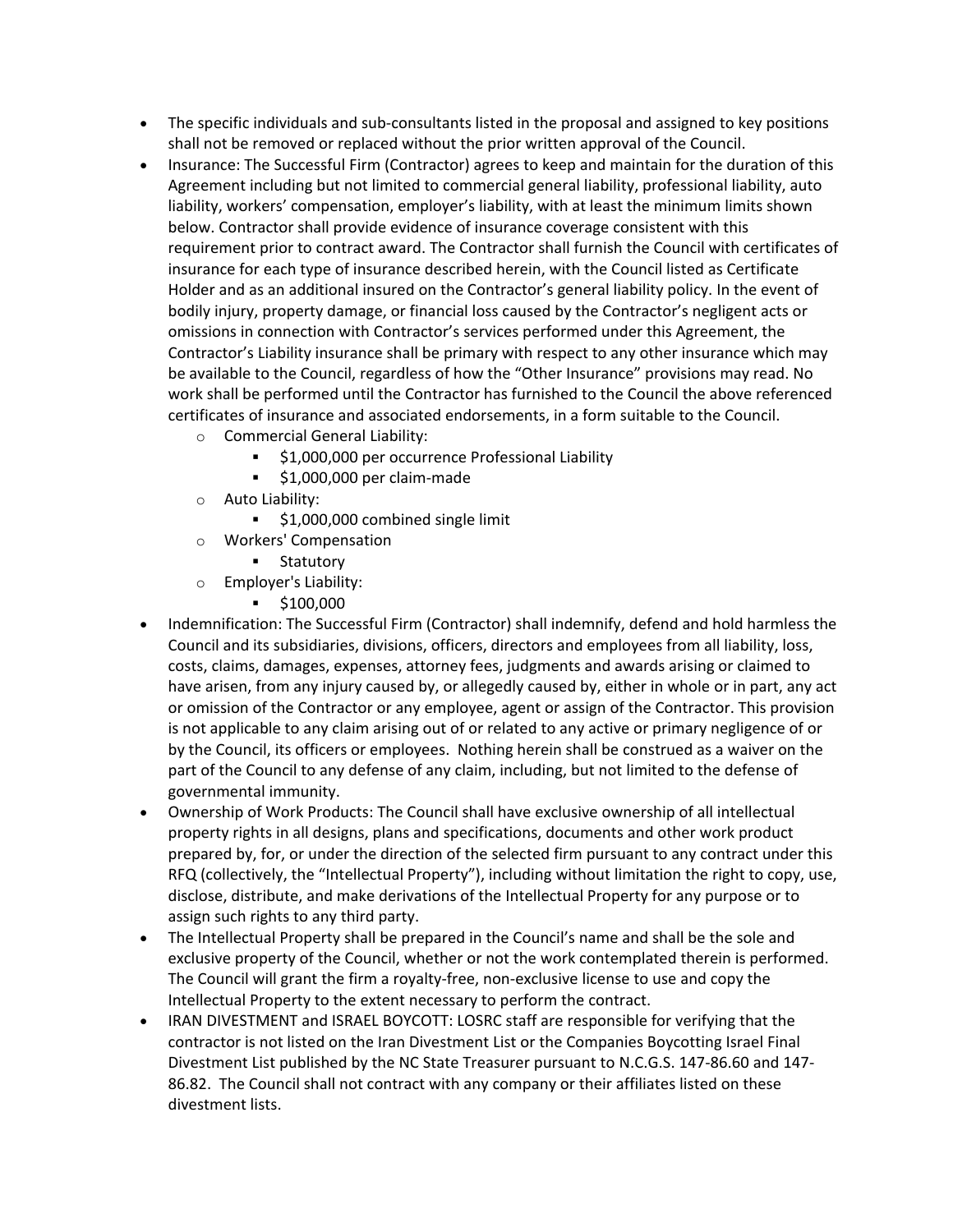- E‐VERIFY EMPLOYER COMPLIANCE: The Selected Firm and their subcontractors with 25 or more employees as defined in Article 2 of Chapter 64 of the NC General Statutes must comply with E‐ Verify requirements to contract with governmental units. E‐Verify is a Federal program operated by the United States Department of Homeland Security and other federal agencies, or any successor or equivalent program used to verify the work authorization of newly hired employees pursuant to federal law. E‐verify can be accessed via this link: <http://www.uscis.gov/e>‐verify/employers
- All interested firms and subs should be prequalified with the North Carolina Department of Transportation (NCDOT) as a Private Consulting Firm. Additionally the selected firm will be required to become a Registered Vendor with NCDOT.
- As an NCDOT/FHWA funded project, the selected firm will be required to submit a detailed man-hour estimate, wage rates, overhead, cost of capital, other miscellaneous expenses, and fees in accordance with NCDOT's "Policies and Procedures for Procurement and Administration of Major Professional or Specialized Services Contracts," and other current standards. The negotiated contract will be submitted to the Office of Inspector General, Consultant Audit Unit for review prior to issuance of an NTP.

# **VIII. EVALUATION AND SELECTION PROCEDURE:**

Evaluation and selection of Qualified Firms will be based on the general criteria outlined below. A review committee will be composed of Council staff, Buncombe County staff, City of Asheville staff, NCDOT Transportation Planning Branch staff and a few additional key stakeholders that will review each proposal and rate them on a standardized form. The form may consist of the following categories:

- 1. Qualifications Of The Firm and Personnel
- 2. Relevant Experience Of The Firm and Key Members
- 3. Relevant Current/Past Projects
- 4. Project Approach in response to the RFQ, as demonstrated through a clearly defined methodology, process and timeline
- 5. Ability to meet Council requirements

Selection for each project will be with the best qualified Firm as determined solely by the Selection Committee based on the submitted statement of qualifications that is in the best interest of the Council. The Council will enter into contract negotiations with this firm, if negotiations fail, the Council will terminate such negotiations and enter into negotiations with the next best qualified Firm. The selection committee may elect to shortlist the firms and conduct written or oral discussions as necessary to determine the best qualified Firm.

# **IX. DISCLOSURES**

Land of Sky Regional Council reserves the following rights:

- Modify or cancel the selection process or schedule at any time.
- Waive minor irregularities.